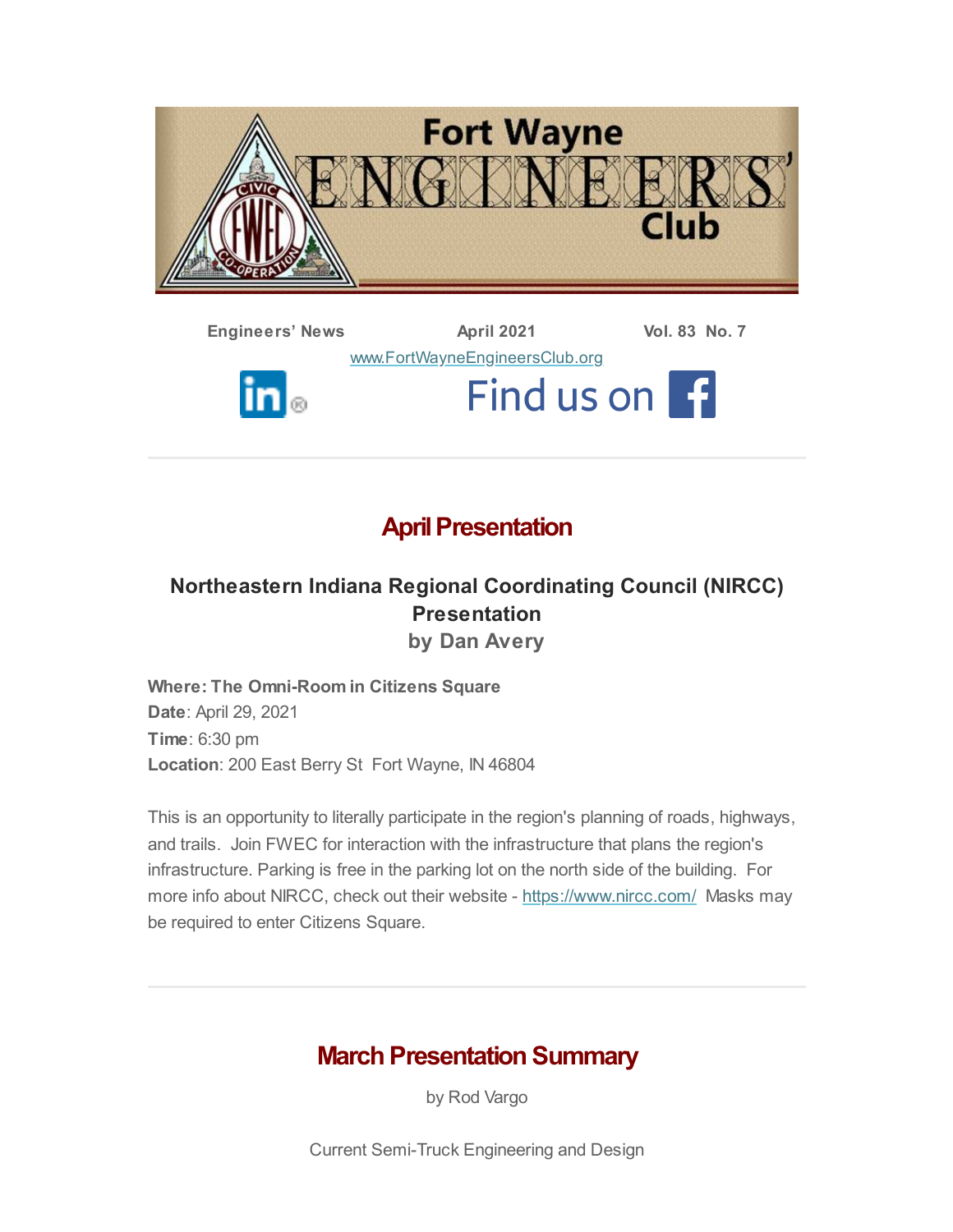### Dave Schaller, North American Council on Freight Efficiency ([www.nacfe.org\)](http://www.nacfe.org/) and former FWEC President.

A tsunami of technology change is converging on transportation. At least 30 relatively new businesses, in addition to traditional manufacturers, are working on alternative versions of semi-truck tractors. Many other entrants are developing or already marketing concepts such as improved battery charging, alternative power sources including various "colors" of hydrogen generation, and a host of other disruptive trends. Using an analogy to cell phone development, Dave characterizes transportation's current moment in time as the "bag-phone" phase, when most start-up businesses will fail and technologies will rapidly leap through total replacement cycles.

NACFE is a nonprofit organized ten years ago to promote the adoption of aerodynamic, power train, automation, and other features already in existence (FWEC newsletter, February 2017). Those are still important, but NACFE changed focus to help people inside and outside the logistics industry understand and plan through a quick series of waves already upon us. A remarkable number of corporate sponsors support and/or cooperate with the organization's research and outreach, so most services are free.

For more, click [here](#page-3-0) to read the full summary

### **Welcome New Members**

Mark William Nelson - Electrical Engineer at Raytheon and Annie Nelson - Structural Engineer at Needham DBS

We look forward to seeing you at future tours and presentations.

### **Aplea to club members for help running the club**

The Engineers' Club has been in continual operation since 1935. Very few clubs like ours have been around for this long, though we are currently in need of help. The club has openings for the officer positions of Vice President and Treasurer (in training), as well as First-Year Board Member, and newsletter editor. These positions do not require much time, but they are necessary to keeping the club up and running. If you have enjoyed attending our tours in the past and would like to see the club continue to operate, please consider volunteering your time. Also, please feel free to pass on our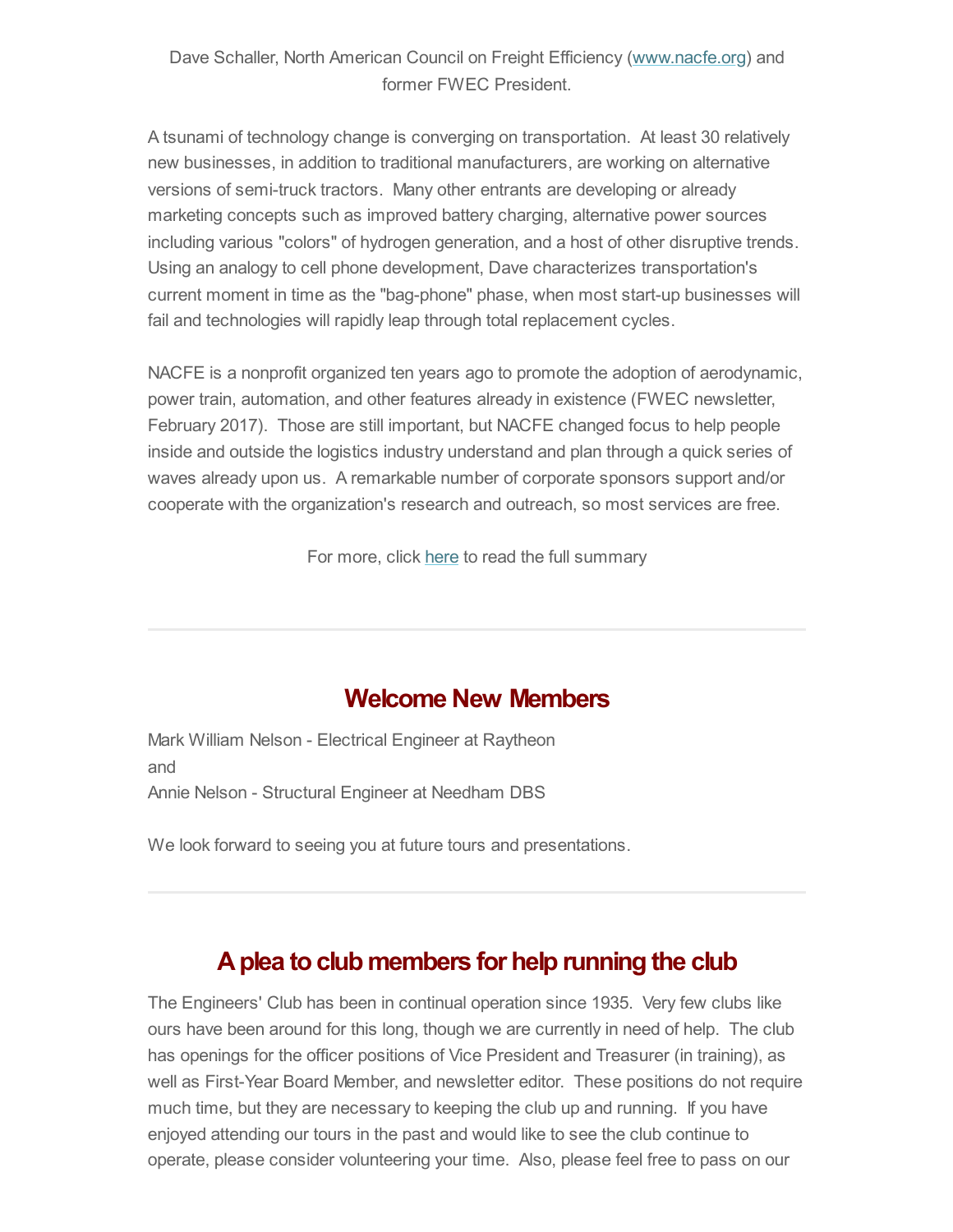newsletters to anyone who might be interested in joining the club. Friends and coworkers are generally always welcome at our tours and presentations, and being an engineer isn't even a requirement.

## **General Info**

Fort Wayne Engineers Club dues are \$0. Donations are welcome but strictly voluntary. In recent years, club funds have helped support Discover-E, the Regional Science and Engineering Fair, annual bridge building contests in schools, academic awards, networking events, mentoring, our website, and facilitating free tours. Please see <u>[FortWayneEngineersClub.org](http://fortwayneengineersclub.org/),</u> LinkedIn, or Facebook for updates on current Club activities, other news, and/or prior newsletters.

Those participating in activities through FWEC and our hosts does so strictly at their own risk, including disease exposures. Participation in club events is voluntary, free, nonprofit, and solely for the benefit of participants and the community at large. Anyone with an interest may participate unless restrictions are specified for specific events, such as minimum age or minimum safety attire.

## **Local Opportunities**

#### **Experimental Aircraft Association Chapter 2**

The Experimental Aircraft [Association's](https://www.eaa2.org/young_eagles.php) Chapter 2 is still active. Check the EAA-2 website for current information!

Upcomming events:

-May 8, EAA Young Eagles - free airplane flights for 8-17 year-olds from Smith Field's historic hangar, 9 am to 1 pm.

-June 12, EAA Young Eagles - free airplane flights for 8-17 year-olds from Smith Field's historic hangar, 9 am to 1 pm.

-July 26-August 1, a conventional AirVenture Oshkosh 2021 - This is the largest air show in the world and should be on your bucket list.

-Tentative additional dates for EAA Young Eagles free airplane flights from Smith Field are August 14 and September 11.

#### **TekVenture**

See [TekVenture.org,](http://www.tekventure.org/) a 501(c)3.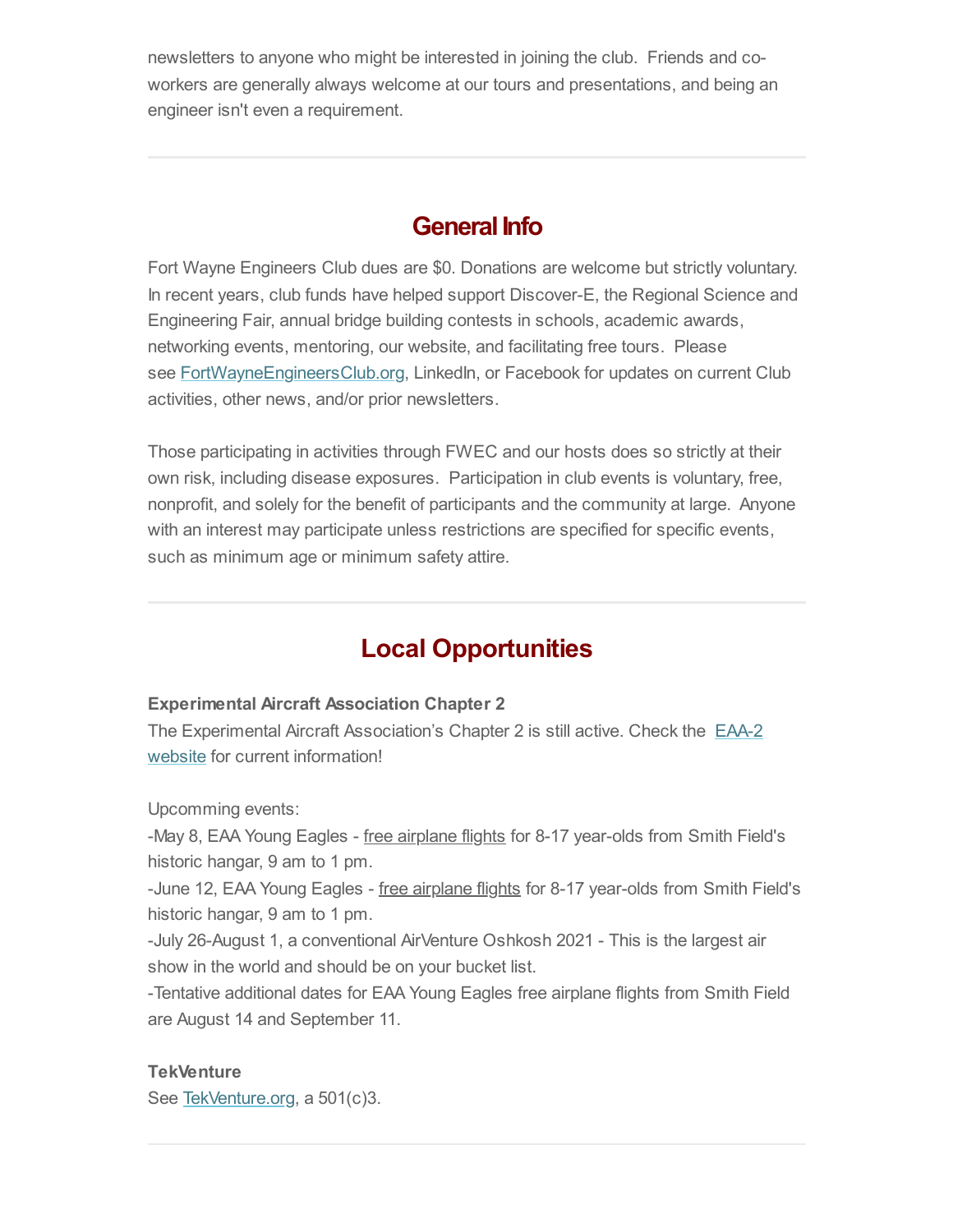### **Interested in hosting a tour?**

Contact us at [info@fortwayneengineersclub.org](mailto:info@fortwayneengineersclub.org)

### **FWEC Board Meetings**

The FWEC board meets eight times a year to plan and organize tours for our members. These meetings are open for anyone to attend. We are always looking for new members to join our team! If you are interested in being a board member please attend our next board meeting or contact us at [info@fortwayneengineersclub.org.](mailto:info@fortwayneengineersclub.org)

#### **Next Meeting**

Date: Tuesday, May 4th, 2021 Time: 7:00 pm Location: Blackstone Laboratories 502 E Pettit Ave, Fort Wayne, IN 46806

### **FWEC rosterfor FY2020-2021**

President: Nate Berndt Vice President: TBD Immediate Past President: John Magsam Secretary: Marna Renteria Treasurer: Ryan Stark Treasurer-Trainee: TBD First-year Board Members: Dave Gordon, TBD Second-year Board Member: John Renie, Craig Welch Third-year Board Member: Rob Cisz, Bert Spellman Editor of Engineer News: TBD Membership and Contact Chair: Dave Schaller Northeast Indiana DiscoverE Chair: TBD

### <span id="page-3-0"></span>**March Tour Summary Continued**

The NACFE [website](http://www.nacfe.org/), notably the "Run On Less" sections, provides a wealth of details. In cooperation with real-world corporate operations, NACFE's research concludes that medium-range trucking (less than 1,000 miles per day) will lead the way in experimentation and fleet evolution. Medium range is a very large portion of trucking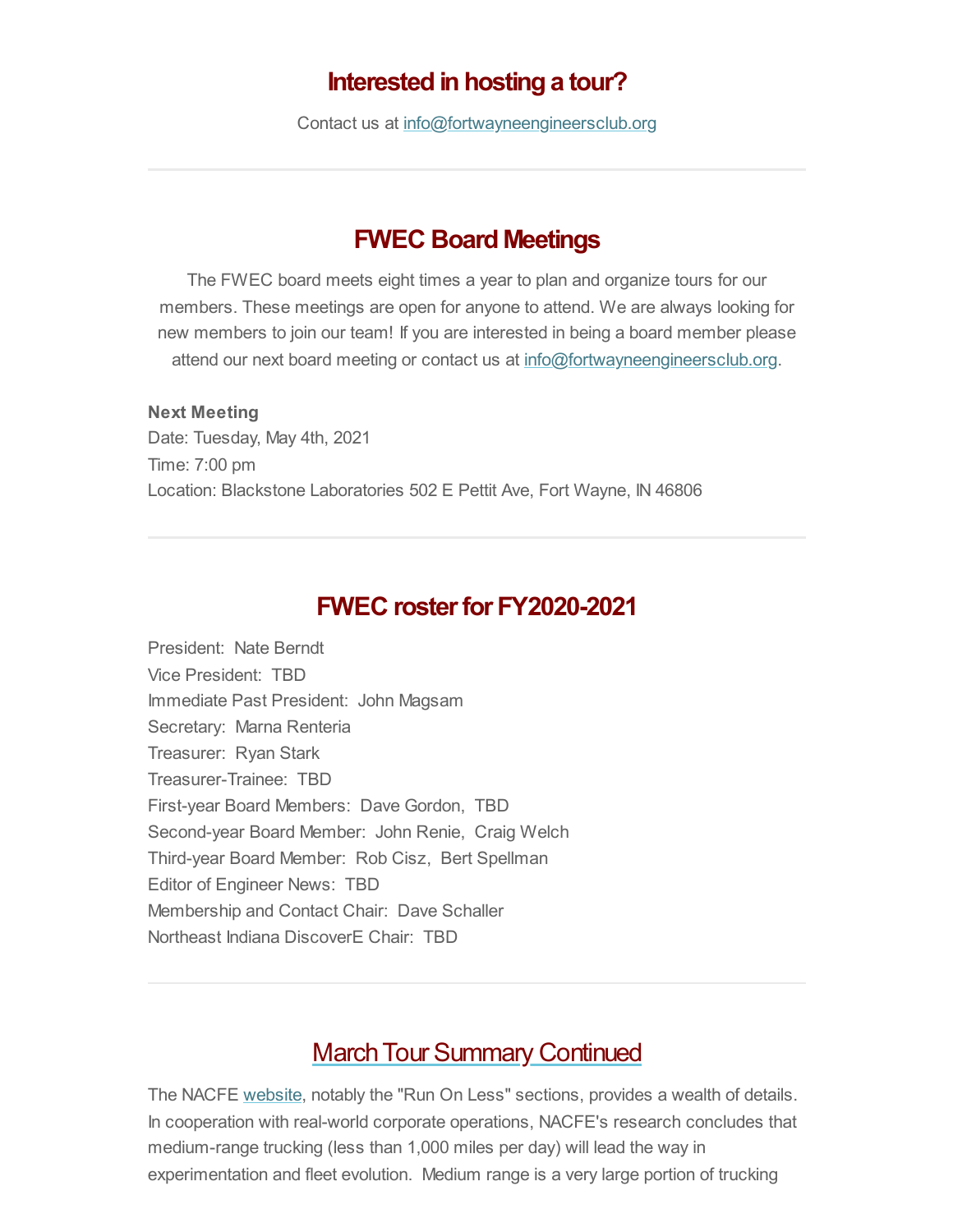and typically involves a vehicle leaving and returning to a facility each day. The number of miles driven per day far exceeds operations such as school buses and public transportation in the same locations as the trucking. Battery-based electric vehicles (BEVs) will probably work well in urban regions and largely displace conventional Class 3-6 trucks during 2025-2030. As an example of the complexity, many municipalities still prohibit overnight deliveries because traditional diesel vehicles used to be noisy and smelly, but even diesels have changed.

Regenerative braking uses an electric motor in a vehicle that also acts as a generator, which helps recharge batteries and assist braking. This is inherently part of BEV and hybrid systems. (Ed.: The motor may be merely an auxiliary mounted somewhere along a fossil fuel drive train.)

Dave feels the light vehicle industry (pickups, SUVs, passenger cars, vans) is converting to BEVs and hybrids without the public being fully aware of it. Electrical conduits in garages will likely be required in new construction within four years, ready for whatever charging station matches a particular vehicle.)

A repeating theme was the sheer amount of power generation that will be needed to replace current fossil fuels or, said another way, the sheer amount of power available from modern fossil fuels. Most utilities could not fully supply their own needs if converting their light vehicle fleets to BEVs. Government administrators seem equally unaware and continue to reduce overall generation capacity. Many seem unaware these fleets must also operate in disaster areas for weeks.

An entire manufacturing or food processing facility often uses less electricity than its trucking fleet would need. Therefore, the existing supply grid usually could not support the demand, even if the generating capacity were in place. As FWEC learned from tours with AEP, the sheer amount of metals and transformers required in grid expansions is shocking, even if generating capacity is nearby. (Ed.: Expenditures for AEP's 2013-2015 upgrade cycle in Allen County alone were a billion dollars each year, and a recent conversation indicates at least a half-billion/year since in our immediate area.)

NACFE identified 75 corporate fleet locations around the nation willing to lead the way with BEV conversions. The utilities could approve only 5 for implementation.

Conversions to alternative power will happen rapidly over this decade. It will be expensive and many installations will rapidly become obsolete, much like the cell phone technologies alluded to earlier.

Since trucking facilities tend to be in clusters, it is likely that only the first facility to electrify could get sufficient power. Or, it might be more cost-effective to abandon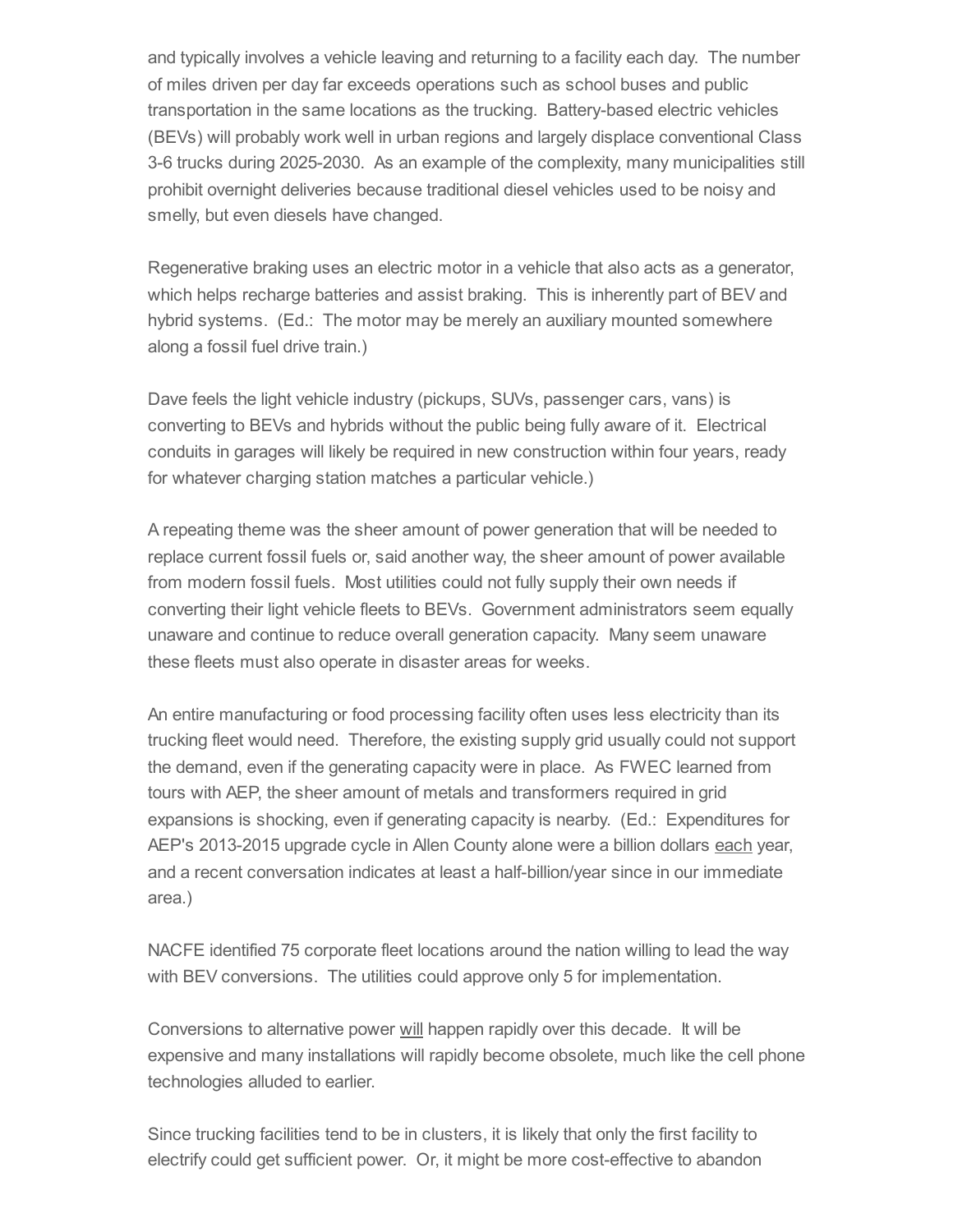existing locations.

Refrigerated semi-trailers may convert to liquid nitrogen. It is also possible to power truck engines using the expansion force from nitrogen liquid to gas.

Trailers are now routinely tracked by GPS, powered from small solar panels on their roofs. This has greatly improved logistics and reduced the number of trailers needed. One tractor is typically in operation for every three trailers.

NACFE projects conversion of long-haul fleets from diesel mostly during 2030-2040 as technologies evolve from medium range hauling. Hydrogen will probably play a longhaul role where priorities must include cargo payload, mountainous terrain, relatively rapid refueling, and/or long distance range.

Hydrogen can be produced from various processes. It is typically used in hybrid electric vehicles where hydrogen fuel cells generate electricity and are matched to battery capacity, depending on application. It may be more important to promote use of hydrogen now and decide later on the best means of generating hydrogen as those technologies evolve.

Self-driving vehicles have been successful for repetitive operations on restricted roadways. Examples include shuttle buses at airports, carting ore or coal inside mines, and moving cargo containers around ports and rail depots. Other uses of selfdriving include "crash" trucks which follow highway crews for protection against oncoming traffic and garbage trucks in Europe which follow workers emptying trash cans in neighborhoods. Over-the-open-road uses have proven problematic, such as incidents when an automated truck unexpectedly needed to back up. It may be possible to "drive" long-haul trucks from remote locations using drones immediately over the truck. Ever fewer people are willing to endure existing long-haul working conditions and expensive trucks/cargo are parked much of each day while drivers take required rest breaks.

Dan Avery of NIRCC asked what INDOT might be doing to better facilitate the oncoming changes. Dave responded that the long-term record is government has trouble enough just maintaining pavement and bridges. Perhaps the primary additional challenge should be maintaining obvious and coherent paint markings, because even the adaptive cruise control in his current passenger vehicle depends on it. Successful trucking advances are increasingly using adaptive cruise controls.

Editorial comments may provide the best summary. Ralph Nader appeared on Johnny Carson's Tonight Show, among other venues, in 1976 stating unequivocally that the United States could convert entirely to wind generators by 1986 if only utility companies would allow it. The show is still rebroadcast to this day. He seems to have had no clue